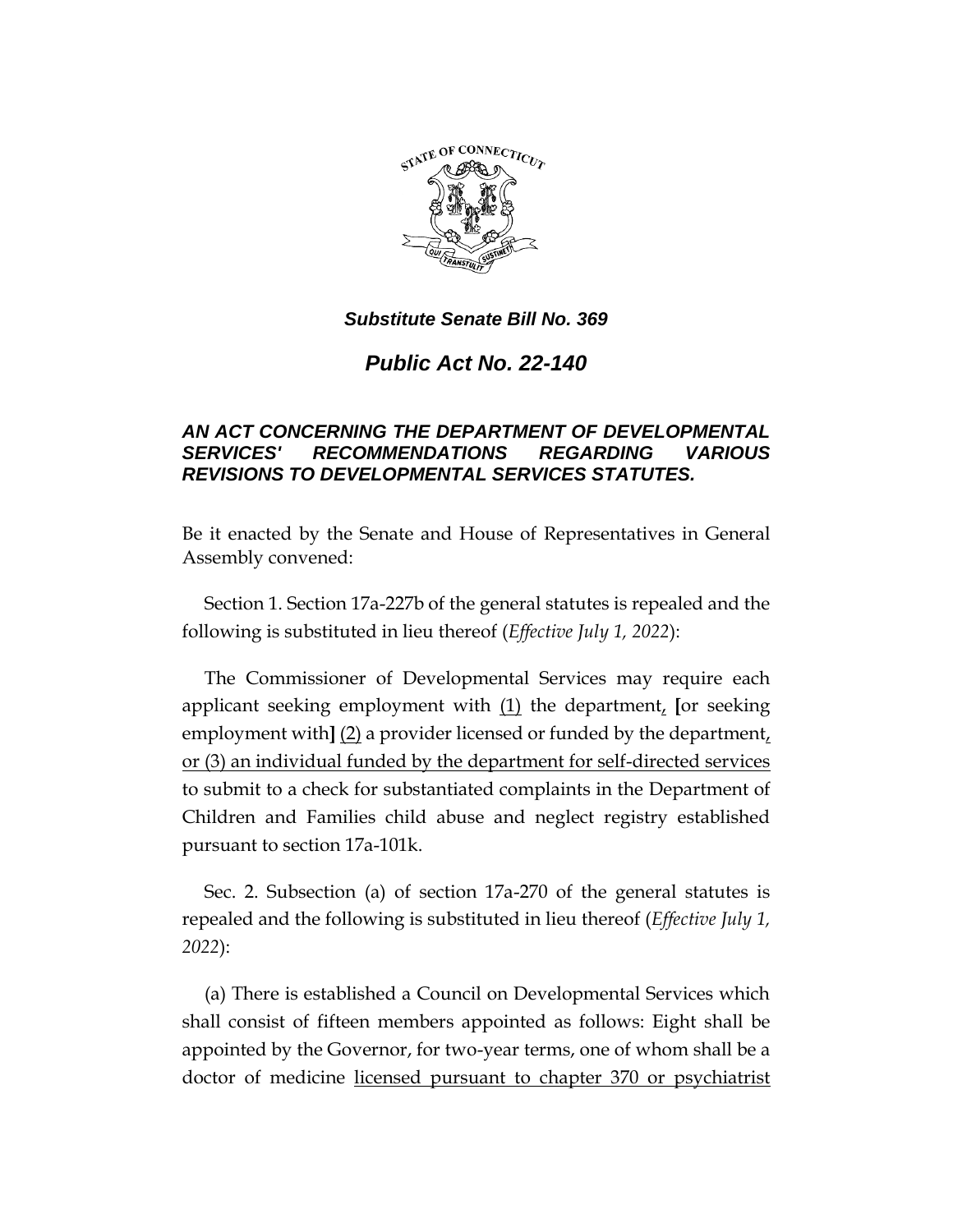licensed pursuant to chapter 370, one of whom shall be a person with intellectual disability who is receiving services from the Department of Developmental Services and at least two of whom shall be a relative or a guardian of a person with intellectual disability; six shall be appointed by members of the General Assembly for two-year terms, one of whom shall be a relative or guardian of a person with intellectual disability, appointed by the speaker of the House, one of whom shall be appointed by the minority leader of the House, one of whom shall be appointed by the president pro tempore of the Senate, one of whom shall be a relative or guardian of a person with intellectual disability appointed by the majority leader of the House, one of whom shall be appointed by the majority leader of the Senate, and one of whom shall be a relative or guardian of a person with intellectual disability, appointed by the minority leader of the Senate; and one of whom shall be a member of the board of trustees of the Southbury Training School, appointed by said board for a term of one year. No member of the council may serve more than three consecutive terms, except that a member may continue to serve until a successor is appointed. The members of the council shall serve without compensation except for necessary expenses incurred in performing their duties. The Commissioner of Developmental Services or the commissioner's designee shall be an ex-officio member of the Council on Developmental Services without vote and shall attend its meetings. No employee of any state agency engaged in the care or training of persons with intellectual disability shall be eligible for appointment to the council. The council shall appoint annually, from among its members, a chairperson, vice chairperson and secretary. The council may make rules for the conduct of its affairs. The council shall meet at least six times per year and at other times upon the call of the chair or the written request of any two members.

Sec. 3. Section 17a-274 of the 2022 supplement to the general statutes is repealed and the following is substituted in lieu thereof (*Effective July 1, 2022*):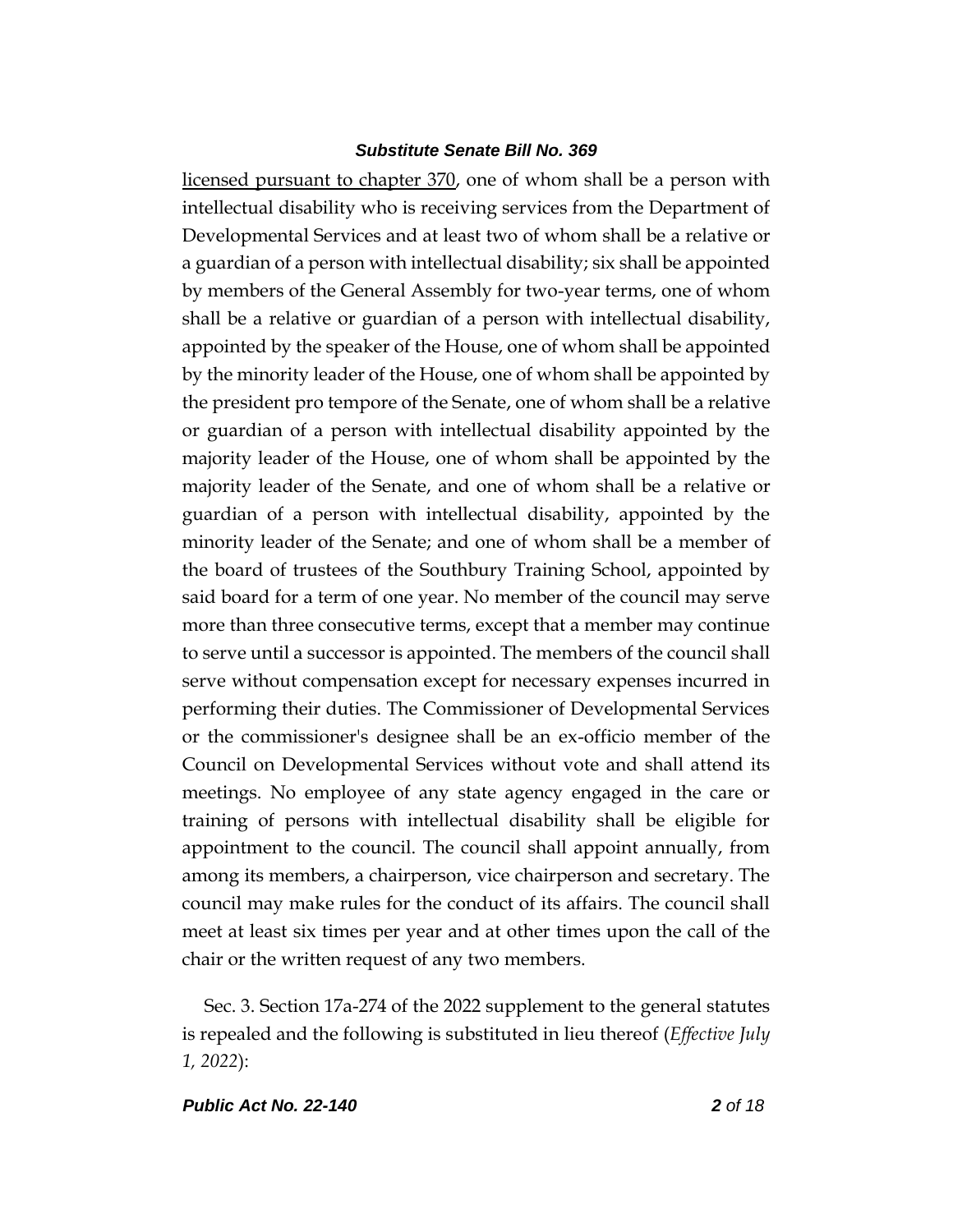(a) Any Probate Court shall have the power to place any person residing in its district whom it finds to be a person with intellectual disability, as defined in section 1-1g, with the Department of Developmental Services for placement in any appropriate setting which meets the person's habilitative needs in the least restrictive environment available or which can be created within existing resources of the department, in accordance with the provisions of this section and section 17a-276. No person shall be so placed unless the court has found the person has intellectual disability, as defined in section  $1-1g$ , and (1) is unable to provide for himself or herself at least one of the following: Education, habilitation, care for personal health and mental health needs, meals, clothing, safe shelter or protection from harm; (2) has no family or legal representative or other person to care for him or her, or such person's family or legal representative or other person can no longer provide adequate care for him or her; (3) is unable to obtain adequate, appropriate services which would enable such person to receive care, treatment and education or habilitation without placement by a Probate Court; and (4) is not willing to be placed under the custody and control of the Department of Developmental Services or its agents or voluntary admission has been sought by the legal representative of such person and such voluntary admission has been opposed by the protected person or the protected person's next of kin.

(b) A petition to the Probate Court for placement under this section may be filed by any interested party. The petition and all records of Probate Court proceedings held as a result of the filing of such petition shall be confidential and shall not be open to public inspection by or disclosed to any person, except that (1) such records shall be available to (A) the parties in any such case and their counsel, (B) the Department of Developmental Services, and (C) the Office of the Probate Court Administrator; (2) if the court appoints a legal representative, the names of the legal representative and the protected person shall be public; and (3) the court may, after hearing with notice to the respondent, the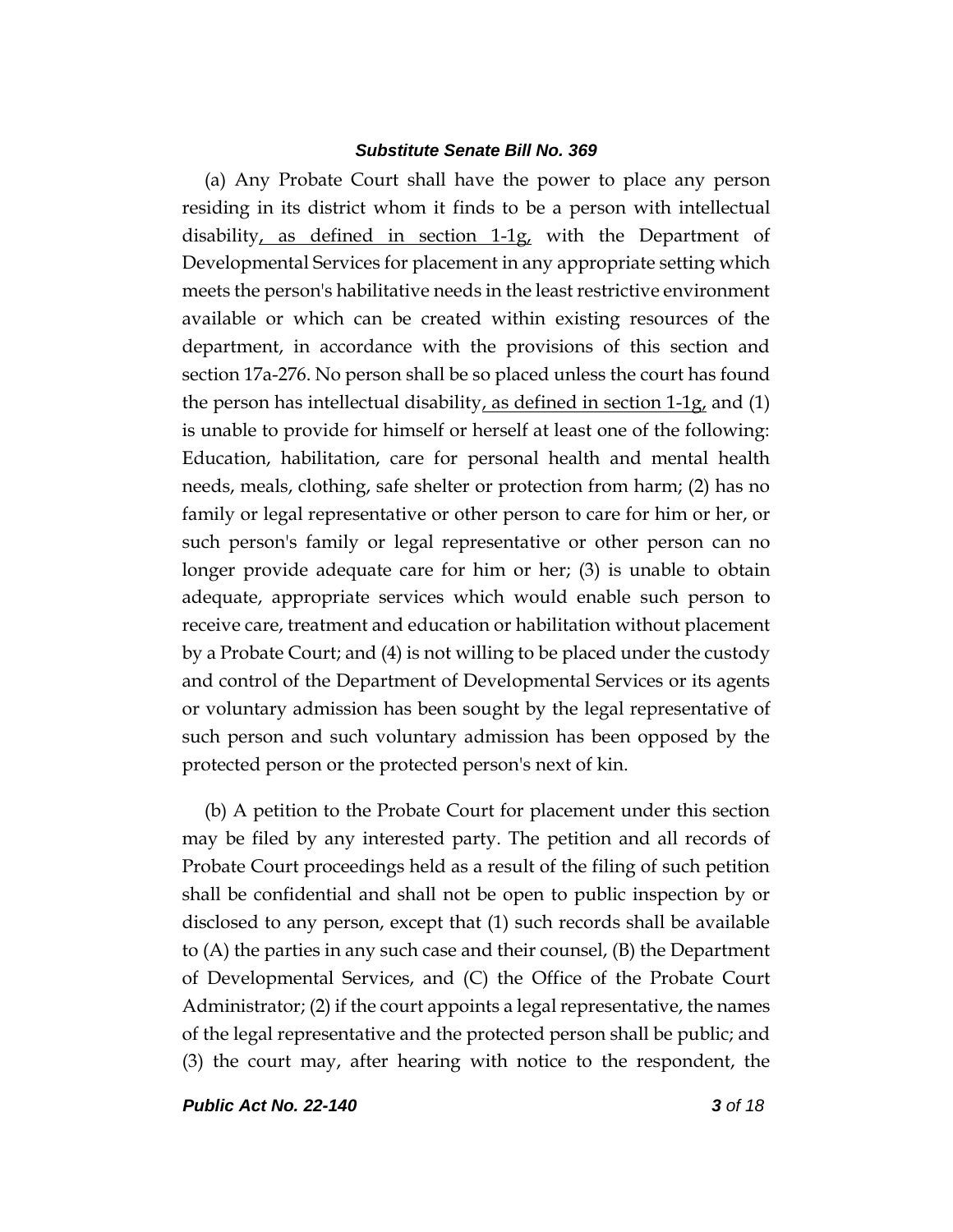respondent's counsel, the legal representative and the Department of Developmental Services, permit records to be disclosed for cause shown. The petition shall allege that the respondent is a person with intellectual disability and (A) is unable to provide for himself or herself at least one of the following: Education, habilitation, care for personal health and mental health needs, meals, clothing, safe shelter or protection from harm; (B) has no family or legal representative or other person to care for the respondent or the respondent's family or the legal representative or other person can no longer provide adequate care for the respondent; (C) is unable to obtain adequate, appropriate services which would enable the respondent to receive care, treatment and education or habilitation without placement by a Probate Court; and (D) is not willing to be placed under the custody and control of the Department of Developmental Services or its agents or voluntary admission has been sought by the legal representative of the respondent and such voluntary admission has been opposed by the protected person or the protected person's next of kin.

(c) Immediately upon the filing of the petition, the Probate Court shall assign a time, date and place for a hearing, such hearing to be held not later than thirty business days from the date of receipt of the petition. The court shall give notice of the hearing to (1) the petitioner; (2) the respondent; (3) the respondent's legal representative; (4) the respondent's spouse or, if none; (5) the respondent's children or, if none; (6) the respondent's parents or, if none; (7) the respondent's siblings; (8) the Commissioner of Developmental Services, or the commissioner's <u>designee</u>; and (9) at the court's discretion, other persons having an interest in the respondent.

(d) Notice to the respondent and Commissioner of Developmental Services shall include: The names of all persons filing the petition, the allegations made in the petition, the time, date and place of the hearing, and the name, address and telephone number of the attorney who will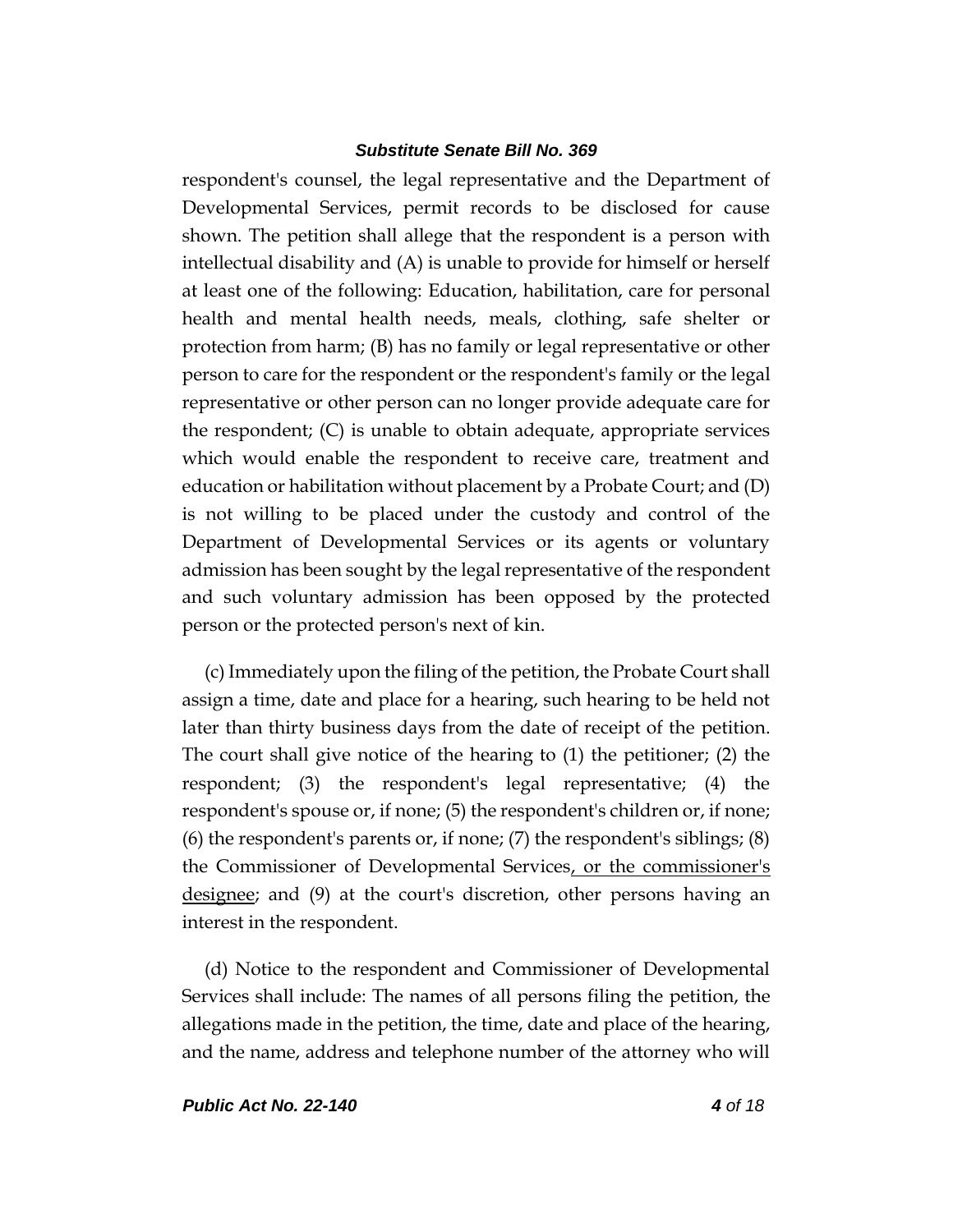represent the respondent. The notice shall state the right of the respondent to be present at the hearing, to present evidence, to crossexamine witnesses who testify at the hearing, and to an independent diagnostic and evaluative examination by a licensed psychologist of the respondent's own choice, who may testify on the respondent's behalf. If the court finds the respondent is indigent, the notice shall further state the respondent may be represented by counsel of the respondent's own choosing, and, if the court finds the respondent is indigent, that counsel shall be provided without cost. The reasonable compensation for counsel provided to indigent respondents shall be established by, and paid from funds appropriated to, the Judicial Department, however, if funds have not been included in the budget of the Judicial Department for such purposes, such compensation shall be established by the Probate Court Administrator and paid from the Probate Court Administration Fund.

(e) Unless the respondent is represented by counsel, the court shall immediately appoint an attorney to represent the respondent from a list of attorneys admitted to practice in this state provided by the Probate Court Administrator in accordance with regulations adopted by the Probate Court Administrator in accordance with section 45a-77. Such attorney may, unless replaced, attend all examinations preceding the hearing and may copy or inspect any and all reports concerning the respondent.

(f) The court shall appoint a licensed psychologist from a panel of psychologists provided by the Probate Court Administrator to examine the respondent. The psychologist shall prepare a report on a form provided by the Probate Court. Such report shall include a statement as to whether the respondent has intellectual disability and an explanation of how the determination was reached. The explanation shall include the results of a psychological assessment within the past year, an interview or observation of the respondent, and an evaluation of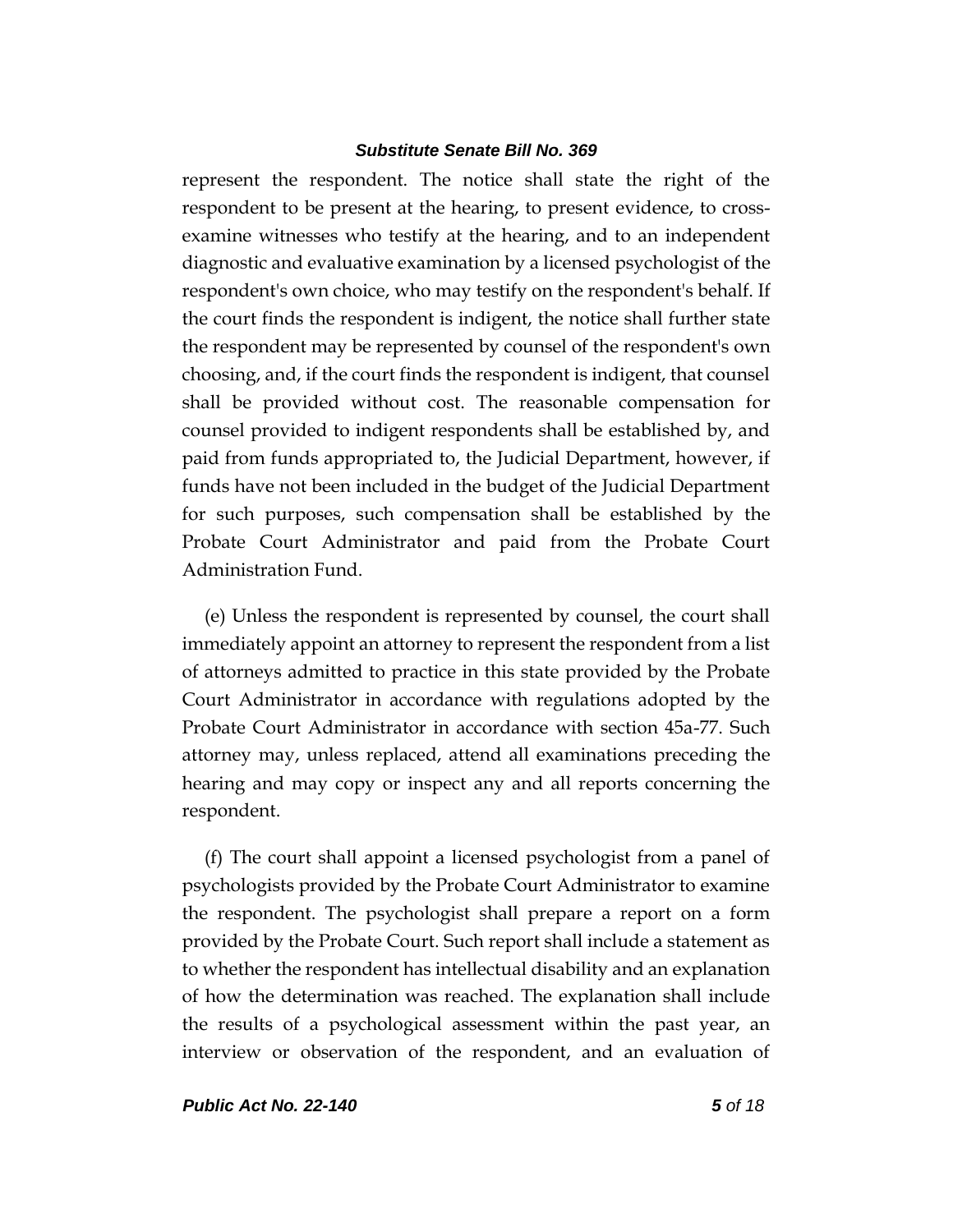adaptive behavior. Such report shall include a statement of the respondent's needs. Duplicate copies of the report shall be filed with the Commissioner of Developmental Services, or the commissioner's designee, and all attorneys of record not less than five days prior to the date of the hearing. The court shall order the psychologist to appear for cross-examination at the request of the respondent if the respondent makes such request not less than three days prior to the date of the hearing.

(g) If the court, after hearing, finds there is clear and convincing evidence that the respondent has intellectual disability and meets the criteria set out in subsection (a) of this section, the court shall order the respondent placed with the Department of Developmental Services for placement in the least restrictive environment available or which can be created within existing resources of the department.

(h) If, after hearing, the court determines that the respondent's need for placement is so critical as to require immediate placement, the court shall order the respondent to be temporarily placed in the most appropriate available placement. The Department of Developmental Services upon receipt of such order shall place the respondent in such setting and shall proceed according to subsection (i) of this section.

(i) The Department of Developmental Services, upon receipt of an order pursuant to subsection  $(g)$  of this section, shall arrange for an interdisciplinary team to evaluate the respondent, determine the respondent's priority needs for support services and determine the least restrictive environment in which those needs could be met. The Department of Developmental Services shall place the respondent as soon as possible. If no placement has become available not later than sixty days after the date that the respondent's need for residential support services was determined, the Commissioner of Developmental Services, or the commissioner's designee, shall so advise the court and shall continue to report to the court every thirty days thereafter until an

*Public Act No. 22-140 6 of 18*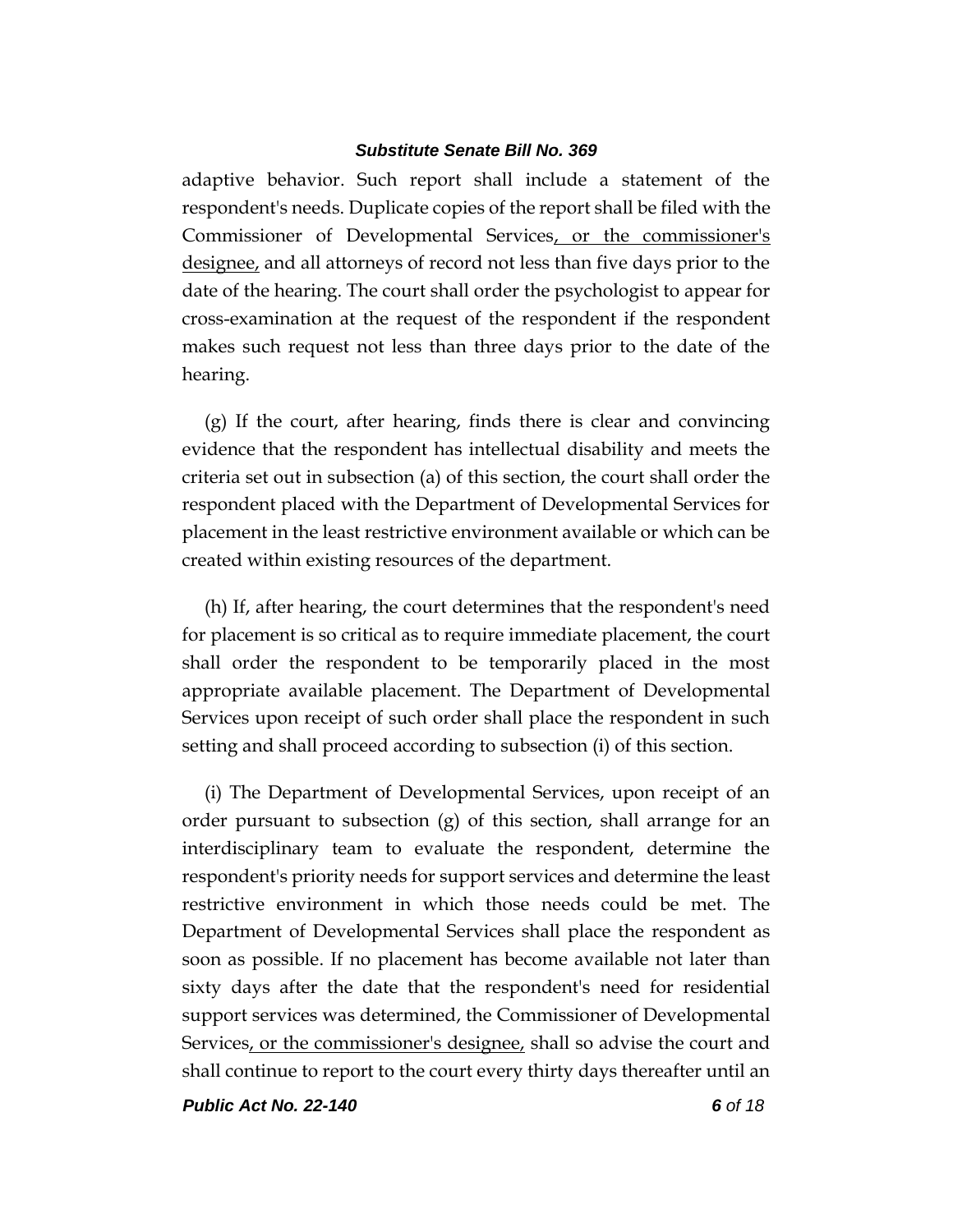appropriate placement is available.

(j) Upon receipt of a report under subsection (i) of this section, the Probate Court, if it determines that the respondent's need is so critical as to require immediate placement, shall order the respondent to be temporarily placed in the most appropriate available placement.

(k) Any person or agency having reasonable cause to believe that a person has intellectual disability and is in need of immediate care and treatment for such person's safety and welfare, which care and treatment is not being provided by such person's family, legal representative or other person responsible for such person's care, shall make a written report to the Commissioner of Developmental Services. The report shall contain the name and address of the person believed to have intellectual disability and be in need of immediate care and treatment, and such person's family, legal representative or other person responsible for such person's care, and all evidence forming the basis for such belief and shall be signed and dated by the person making such report. The Commissioner of Developmental Services, or the commissioner's designee, shall promptly determine whether there is reasonable cause to believe that the person named in the report has intellectual disability and is in need of immediate care and treatment, which care and treatment is not being provided by such person's family, legal representative or other person responsible for such person's care and if the commissioner, or the commissioner's designee, so determines, shall assume the care and custody of such person. The commissioner or the commissioner's designee shall, within twenty-four hours, excluding Saturdays, Sundays and legal holidays, after assuming the care and custody of such person, file a petition pursuant to subsection (b) of this section in the Probate Court for the district in which such person resided prior to emergency placement. The Probate Court in which such application is filed shall assign a time and place for a hearing pursuant to subsection (c) of this section.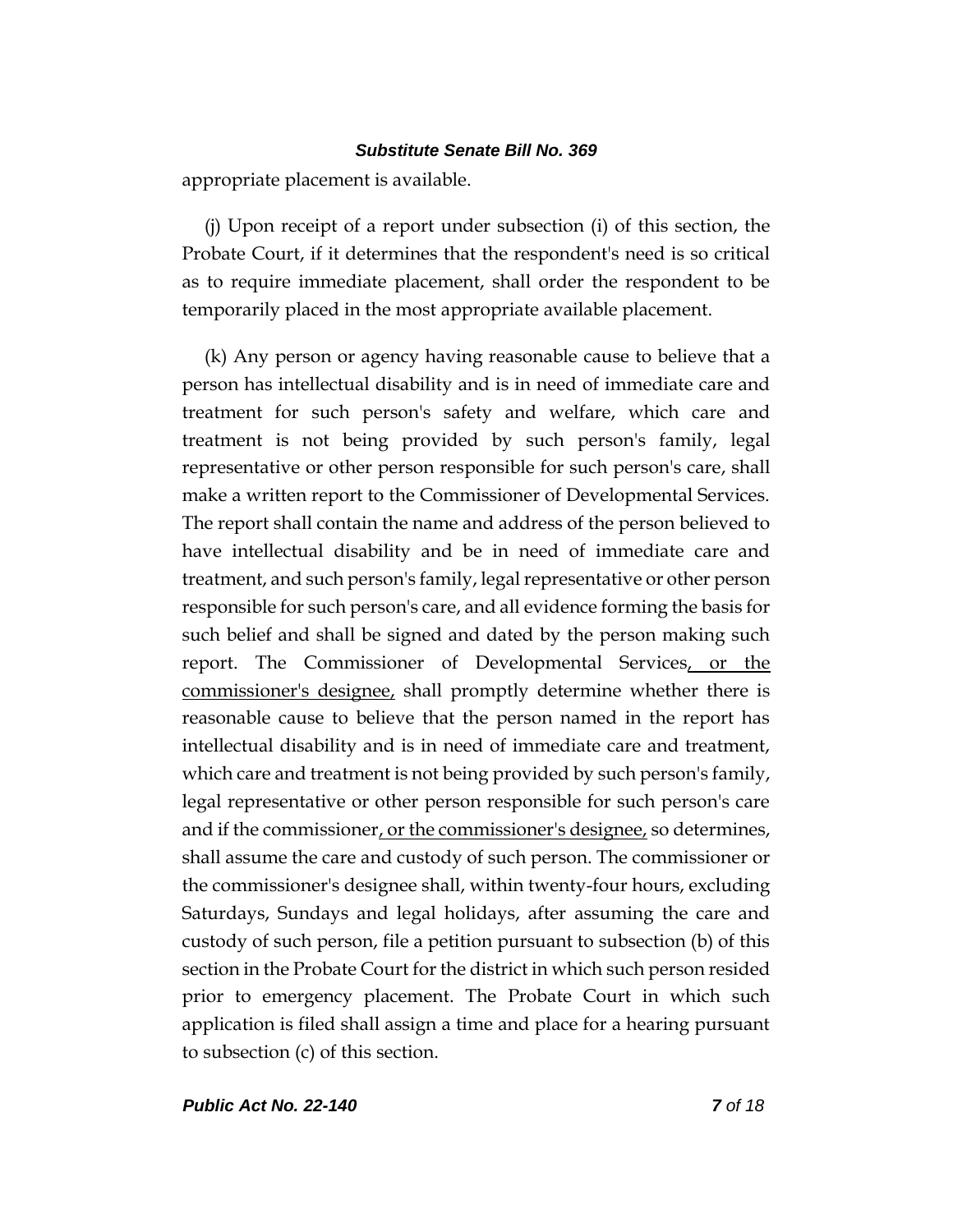(l) In the event that any person placed under the provisions of this section is recommended for transfer by the Department of Developmental Services, the department shall proceed as required by subsection (c) of section 17a-210 and shall in addition notify the Probate Court which made the placement.

(m) Any person who wilfully files or attempts to file, or conspires with any person to file a fraudulent or malicious petition for the placement of any person pursuant to this section, shall be guilty of a class D felony.

(n) For the purposes of this section, (1) "interdisciplinary team" means a group of persons appointed by the Commissioner of Developmental Services, or the commissioner's designee, including a social worker, psychologist, nurse, residential programmer, educational or vocational programmer and such other persons as may be appropriate; (2) "intellectual disability" has the same meaning as provided in section 1- 1g; (3) "respondent" means a person alleged to be a person with intellectual disability for whom a petition for placement has been filed; and (4) "placement" means placement in a community companion home, community living arrangement, group home, regional facility, other residential facility or residential program for persons with intellectual disability.

Sec. 4. (NEW) (*Effective from passage*) (a) The Department of Developmental Services shall encourage each operator of a residential facility, licensed pursuant to section 17a-227 of the general statutes, to adopt standards and practices that promote energy efficiency and incorporate environmentally friendly construction materials and techniques in the construction of any new residential facility.

(b) Any residential facility licensed pursuant to section 17a-227 of the general statutes may participate in any energy assessment program available under section 16-245m of the general statutes. The owner or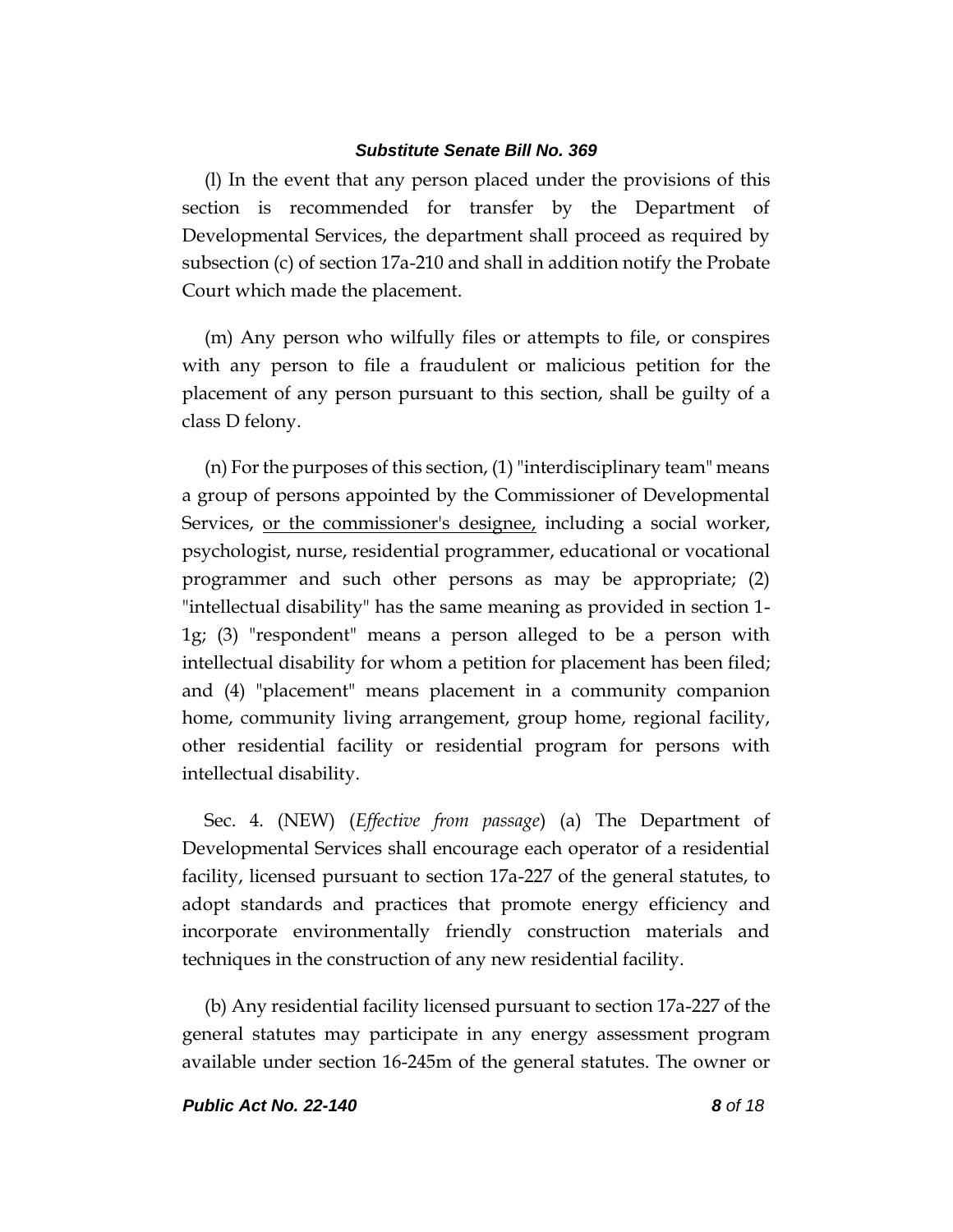operator of a residential facility participating in such energy assessment program, or such owner or operator's designee, shall provide a copy of any energy assessment report received by such facility to the Department of Developmental Services not later than ten days after the date such owner or operator receives such report. A copy of an energy assessment report provided to the department pursuant to this subsection shall not be subject to disclosure under the Freedom of Information Act, as defined in section 1-200 of the general statutes.

(c) Not later than July 1, 2023, the Commissioner of Developmental Services shall report, in accordance with the provisions of section 11-4a of the general statutes, to the joint standing committee of the General Assembly having cognizance of matters relating to public health on (1) the findings of the energy assessments performed on licensed residential facilities pursuant to subsection (b) of this section, and (2) recommendations for energy efficiency improvement in facilities licensed pursuant to section 17a-227 of the general statutes.

Sec. 5. Subsection (g) of section 17a-248g of the 2022 supplement to the general statutes is repealed and the following is substituted in lieu thereof (*Effective October 1, 2022*):

(g) Notwithstanding any provision of title 38a relating to the permissible exclusion of payments for services under governmental programs, no such exclusion shall apply with respect to payments made pursuant to section 17a-248, sections 17a-248b to 17a-248f, inclusive, this section and sections 38a-490a and 38a-516a. Except as provided in this subsection, nothing in this section shall increase or enhance coverages provided for within an insurance contract subject to the provisions of section 10-94f, subsection (a) of section 10-94g, **[**subsection (a) of section 17a-219b, subsection (a) of section 17a-219c,**]** sections 17a-248, 17a-248b to 17a-248f, inclusive, this section, and sections 38a-490a and 38a-516a.

Sec. 6. Subsection (a) of section 17b-338 of the general statutes is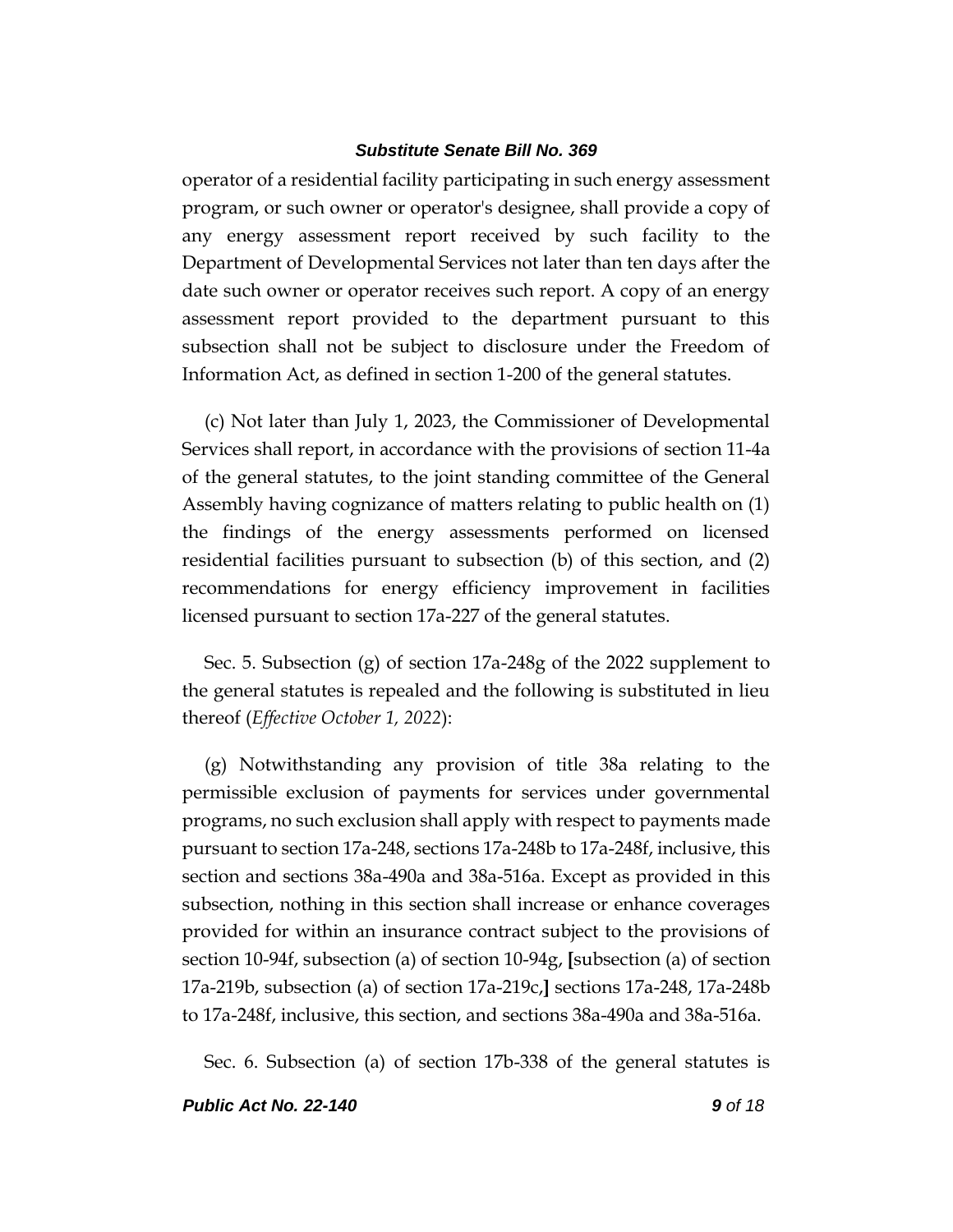repealed and the following is substituted in lieu thereof (*Effective October 1, 2022*):

(a) There is established a Long-Term Care Advisory Council which shall consist of the following: (1) The executive director of the Commission on Women, Children, Seniors, Equity and Opportunity, or the executive director's designee; (2) the State Nursing Home Ombudsman, or the ombudsman's designee; (3) the president of the Coalition of Presidents of Resident Councils, or the president's designee; (4) the executive director of the Legal Assistance Resource Center of Connecticut, or the executive director's designee; (5) the state president of AARP, or the president's designee; (6) one representative of a bargaining unit for health care employees, appointed by the president of the bargaining unit; (7) the president of LeadingAge Connecticut, Inc., or the president's designee; (8) the president of the Connecticut Association of Health Care Facilities, or the president's designee; (9) the president of the Connecticut Association of Residential Care Homes, or the president's designee; (10) the president of the Connecticut Hospital Association or the president's designee; (11) the executive director of the Connecticut Assisted Living Association or the executive director's designee; (12) the executive director of the Connecticut Association for Homecare or the executive director's designee; (13) the president of Connecticut Community Care, Inc. or the president's designee; (14) one member of the Connecticut Association of Area Agencies on Aging appointed by the agency; (15) the president of the Connecticut chapter of the Connecticut Alzheimer's Association; (16) one member of the Connecticut Association of Adult Day Centers appointed by the association; (17) the president of the Connecticut Chapter of the American College of Health Care Administrators, or the president's designee; (18) the president of the Connecticut Council for Persons with Disabilities, or the president's designee; (19) the president of the Connecticut Association of Community Action Agencies, or the president's designee; (20) a personal care attendant appointed by the

*Public Act No. 22-140 10 of 18*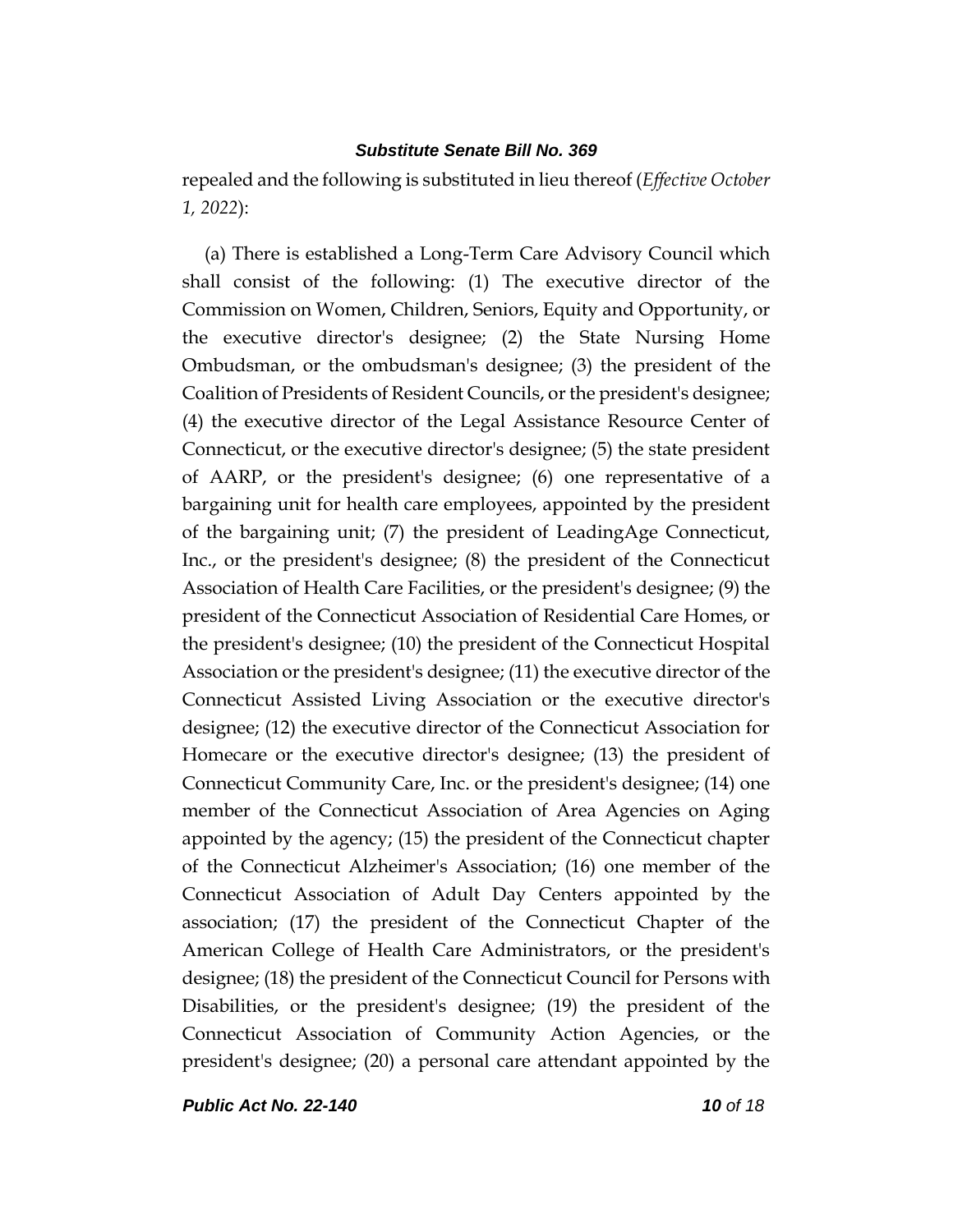speaker of the House of Representatives; (21) **[**the president of the Family Support Council, or the president's designee; (22)**]** a person who, in a home setting, cares for a person with a disability and is appointed by the president pro tempore of the Senate; **[**(23)**]** (22) three persons with a disability appointed one each by the majority leader of the House of Representatives, the majority leader of the Senate and the minority leader of the House of Representatives; **[**(24)**]** (23) a legislator who is a member of the Long-Term Care Planning Committee; **[**(25)**]** (24) one member who is a nonunion home health aide appointed by the minority leader of the Senate; and **[**(26)**]** (25) the executive director of the nonprofit entity designated by the Governor in accordance with section 46a-10b to serve as the Connecticut protection and advocacy system or the executive director's designee.

Sec. 7. (NEW) (*Effective from passage*) In determining the amount of payments to be paid by the state under section 17a-246 of the general statutes to any organization or facility which provides employment opportunities or day services, or services in a residential facility, for persons referred by the Departments of Developmental Services, Mental Health and Addiction Services or Social Services, or any other state agency, the total cost allowance for the salary of the director for such organization or facility shall not exceed one hundred twenty-five thousand dollars, except that on and after July 1, 2022, and annually thereafter, the cost allowance for the salary of the director may be increased by an amount not to exceed the percentage increase of any cost of living increase provided under the terms of the contract with the organization or facility.

Sec. 8. (NEW) (*Effective from passage*) In determining the amount of any grant to be paid by the state through the Department of Mental Health and Addiction Services to any grantee organization authorized to provide services to mentally ill persons, the cost allowance for the salary of the director of such grantee organization shall not exceed one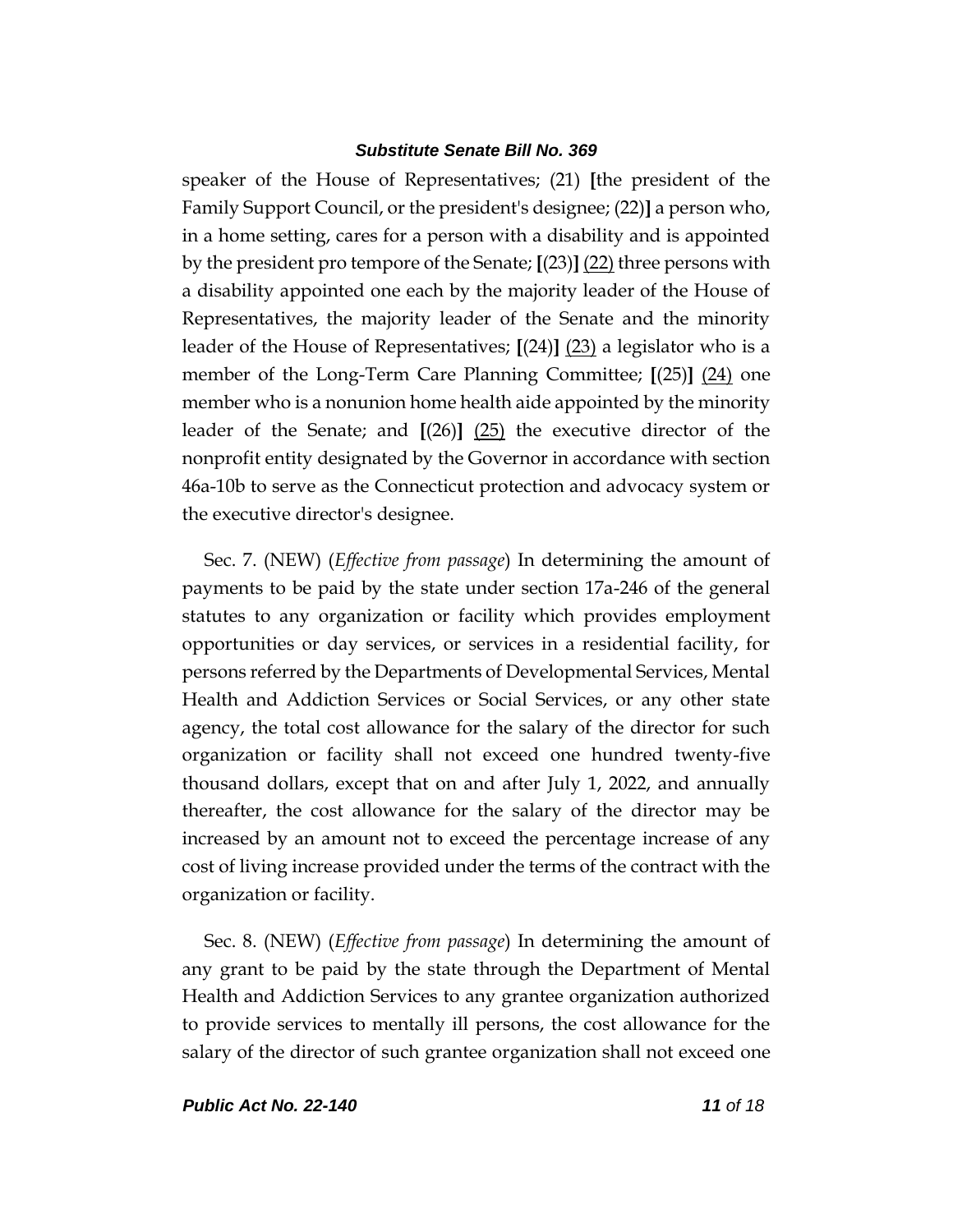hundred twenty-five thousand dollars, except that on and after July 1, 2022, and annually thereafter, the cost allowance for the salary of the director may be increased by an amount not to exceed the percentage increase of any cost of living increase provided under the terms of the contract with the grantee organization.

Sec. 9. Section 3-39r of the general statutes is repealed and the following is substituted in lieu thereof (*Effective July 1, 2022*):

(a) Notwithstanding any provision of the general statutes, moneys invested in an individual ABLE account, contributions to an individual ABLE account and distributions for qualified disability expenses pursuant to sections 3-39j to 3-39q, inclusive, as amended by this act, shall be disregarded for purposes of determining an individual's eligibility for assistance under the  $(1)$  temporary family assistance program, as described in section 17b-112, (2) programs funded under the federal Low Income Home Energy Assistance Program block grant, (3) the state-administered general assistance program, as described in section 17b-191, (4) the optional state supplementation program, as described in section 17b-600, to the extent such invested moneys, contributions and distributions may be disregarded under the federal Supplemental Security Income Program, and (5) any other federally funded assistance or benefit program, including, but not limited to, the state's medical assistance program, whenever such program requires consideration of one or more financial circumstances of an individual for the purpose of determining the individual's eligibility to receive any assistance or benefit or the amount of any assistance or benefit.

(b) Notwithstanding any provision of the general statutes, no moneys invested in the ABLE accounts shall be considered to be an asset for purposes of determining an individual's eligibility for need-based, institutional aid grants offered to an individual at the public eligible educational institutions in the state.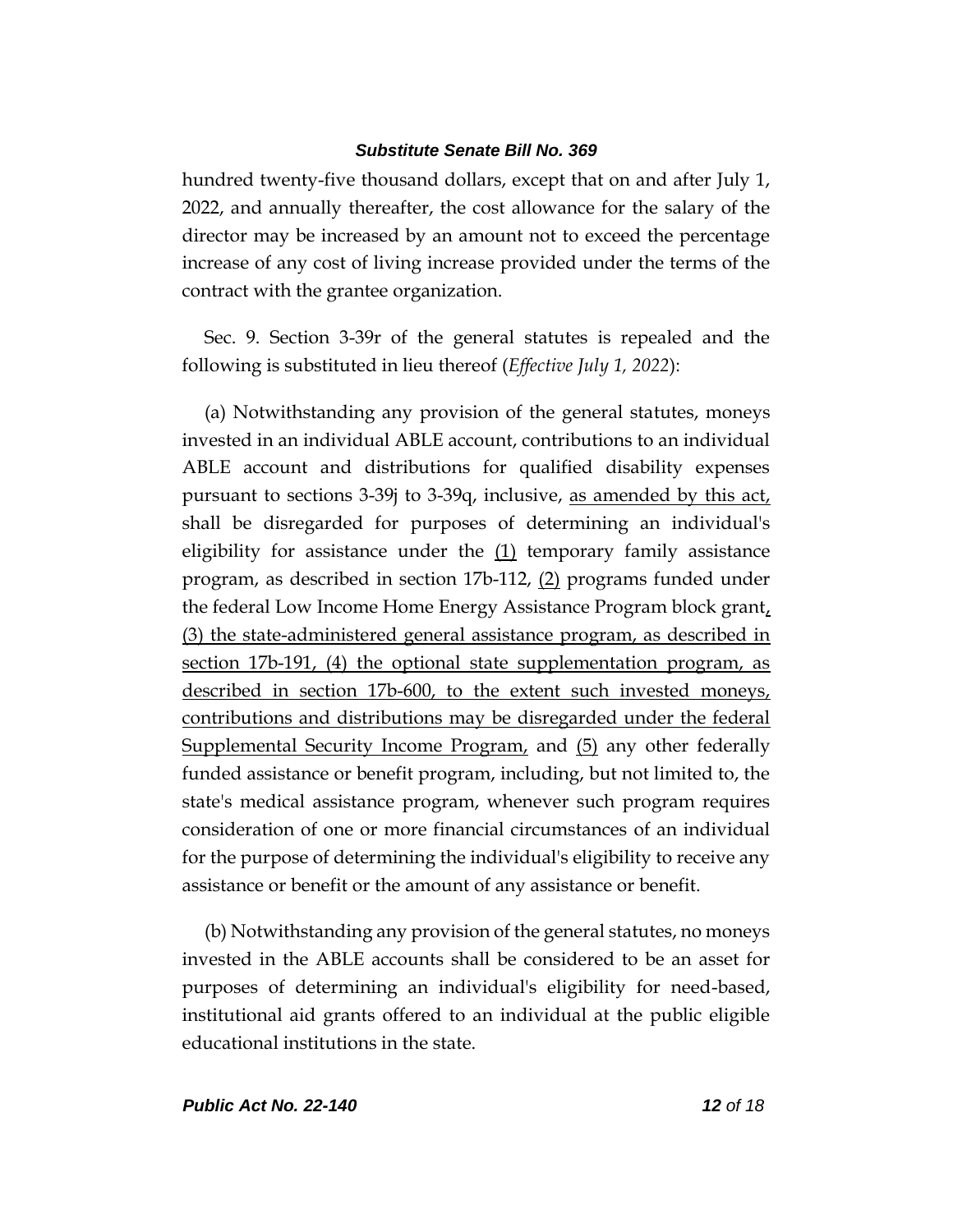Sec. 10. Section 3-39j of the 2022 supplement to the general statutes is repealed and the following is substituted in lieu thereof (*Effective July 1, 2022*):

As used in this section and sections 3-39k to 3-39r, inclusive, as amended by this act:

(1) "Achieving a better life experience account" or "ABLE account" means an account established and maintained pursuant to sections 3- 39k to 3-39q, inclusive, as amended by this  $act<sub>i</sub>$  for the purposes of paying the qualified disability expenses related to the blindness or disability of a designated beneficiary.

(2) "Deposit" means a deposit, payment, contribution, gift or other transfer of funds.

(3) "Depositor" means any person making a deposit into an ABLE account pursuant to a participation agreement.

(4) "Designated beneficiary" means any eligible individual who **[**has established an ABLE account under a qualified ABLE program and**]** is the owner of **[**such**]** an ABLE account established under a qualified ABLE program.

(5) "Disability certification" means, with respect to an individual, a certification to the satisfaction of the Secretary of the Treasury of the United States by the individual or the parent or guardian of the individual or an individual establishing an ABLE account pursuant to subsection (g) of section 3-39k, as amended by this  $act<sub>t</sub>$  that (A) certifies that (i) the individual has a medically determinable physical or mental impairment, that results in marked and severe functional limitations, and that can be expected to result in death or that has lasted or can be expected to last for a continuous period of not less than twelve months, or is blind within the meaning of Section  $1614(a)(2)$  of the Social Security Act, and (ii) such impairment or blindness occurred before the date on

*Public Act No. 22-140 13 of 18*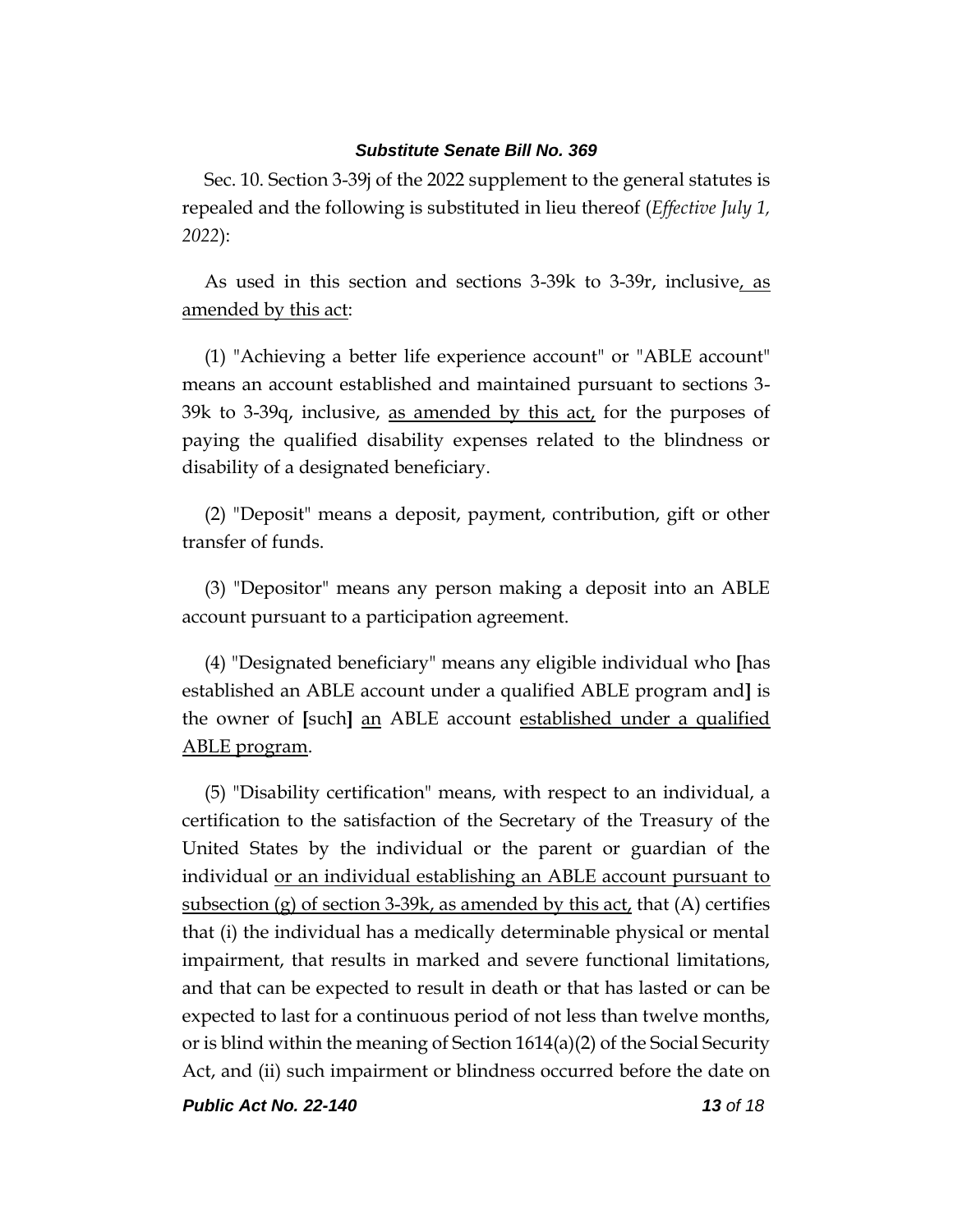which the individual attained the age of twenty-six, and (B) includes a copy of the individual's diagnosis relating to the individual's relevant impairment or blindness that is signed by a physician who is licensed pursuant to chapter 370 or, to the extent permitted by federal law, (i) an advanced practice registered nurse who is licensed pursuant to chapter 378, (ii) a physician assistant who is licensed pursuant to chapter 370, or (iii) if the individual's impairment is blindness, an optometrist licensed pursuant to chapter 380.

(6) "Eligible individual" means an individual who is entitled to benefits during a taxable year based on blindness or disability under Title II or XVI of the Social Security Act, and such blindness or disability occurred before the date on which the individual attained the age of twenty-six, provided a disability certification or self-certification with respect to such individual is filed with the State Treasurer for such taxable year.

(7) "Federal ABLE Act" means the federal ABLE Act of 2014, P.L. 113- 295, as amended from time to time.

(8) "Participation agreement" means an agreement between the trust established pursuant to section 3-39k, as amended by this act, and depositors that provides for participation in an ABLE account for the benefit of a designated beneficiary.

(9) "Qualified disability expenses" means any expenses related to an eligible individual's blindness or disability that are made for the benefit of an eligible individual who is the designated beneficiary, including the following expenses: Education, housing, transportation, employment training and support, assistive technology and personal support services, health, prevention and wellness, financial management and administrative services, legal fees, expenses for oversight and monitoring, funeral and burial expenses, and other expenses that are approved by the Secretary of the Treasury of the United States under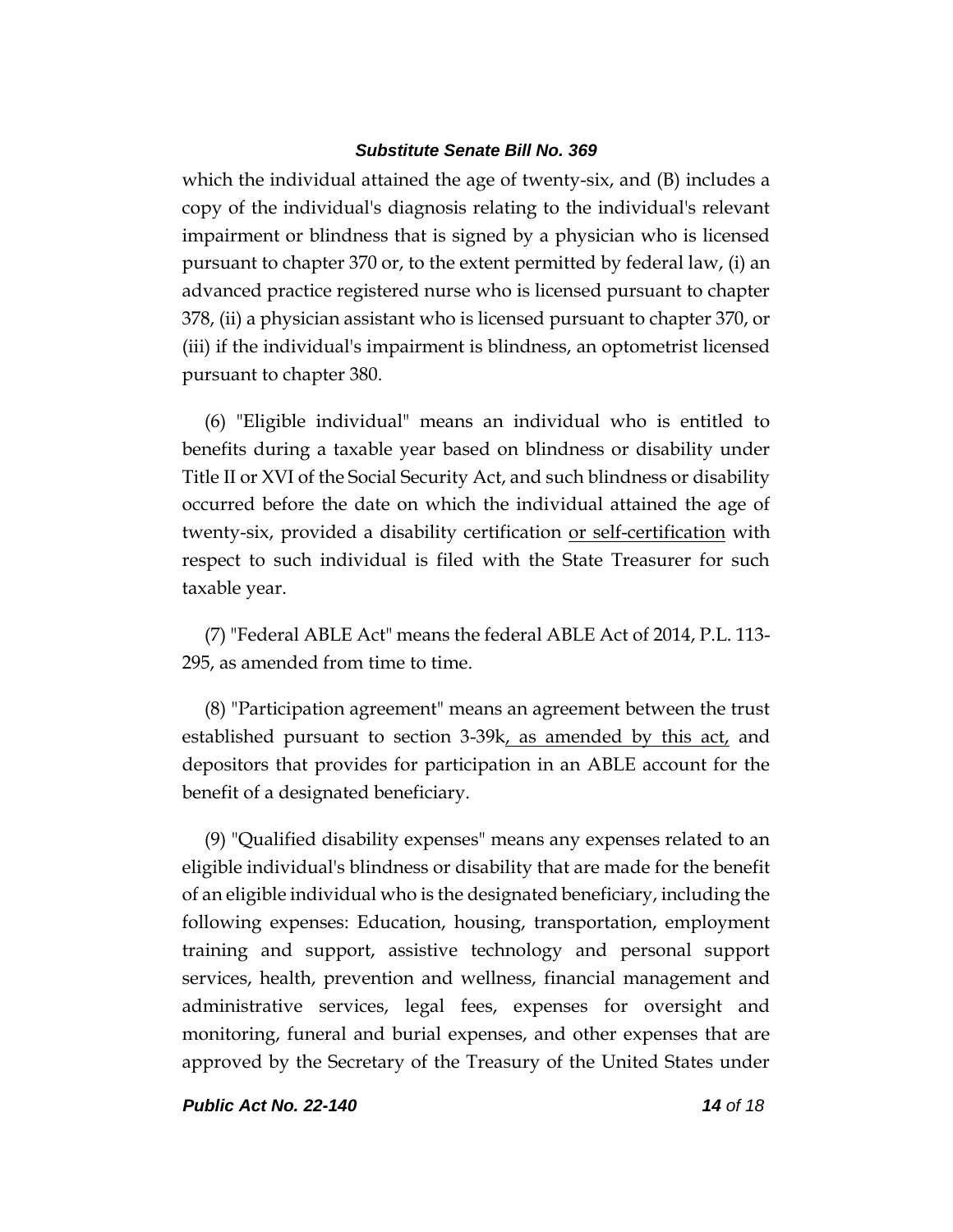regulations adopted by the Secretary pursuant to the federal ABLE Act.

(10) "Self-certification" means a certification, under penalty of perjury, to the satisfaction of the Secretary of the Treasury of the United States by an individual establishing an ABLE account that (A) certifies that (i) the individual has a medically determinable physical or mental impairment that results in marked and severe functional limitations and that can be expected to result in death or that has lasted or can be expected to last for a continuous period of not less than twelve months, or is blind within the meaning of Section 1614(a)(2) of the Social Security Act, (ii) such impairment or blindness occurred before the date on which the individual attained the age of twenty-six, and (iii) the person establishing the account is the individual who will be the designated beneficiary of the account or is a person authorized to establish such account under the provisions of subsection (g) of section 3-39k, as amended by this act, and (B) includes the applicable diagnostic code from those listed on Internal Revenue Service Form 5498-QA identifying the individual's impairment.

Sec. 11. Section 3-39k of the general statutes is repealed and the following is substituted in lieu thereof (*Effective July 1, 2022*):

(a) The State Treasurer (1) shall establish a qualified ABLE program pursuant to the federal ABLE Act and sections 3-39j to 3-39q, inclusive, as amended by this act, and (2) may contract with any state with a qualified ABLE program established pursuant to the federal ABLE Act to provide residents of this state with access to such state's program.

(b) (1) Under the program established pursuant to subdivision (1) of subsection (a) of this section: (A) The State Treasurer shall administer individual ABLE accounts to encourage and assist eligible individuals and their families in saving private funds to provide support for eligible individuals, and (B) a person may make contributions to an individual ABLE account to meet the qualified disability expenses of the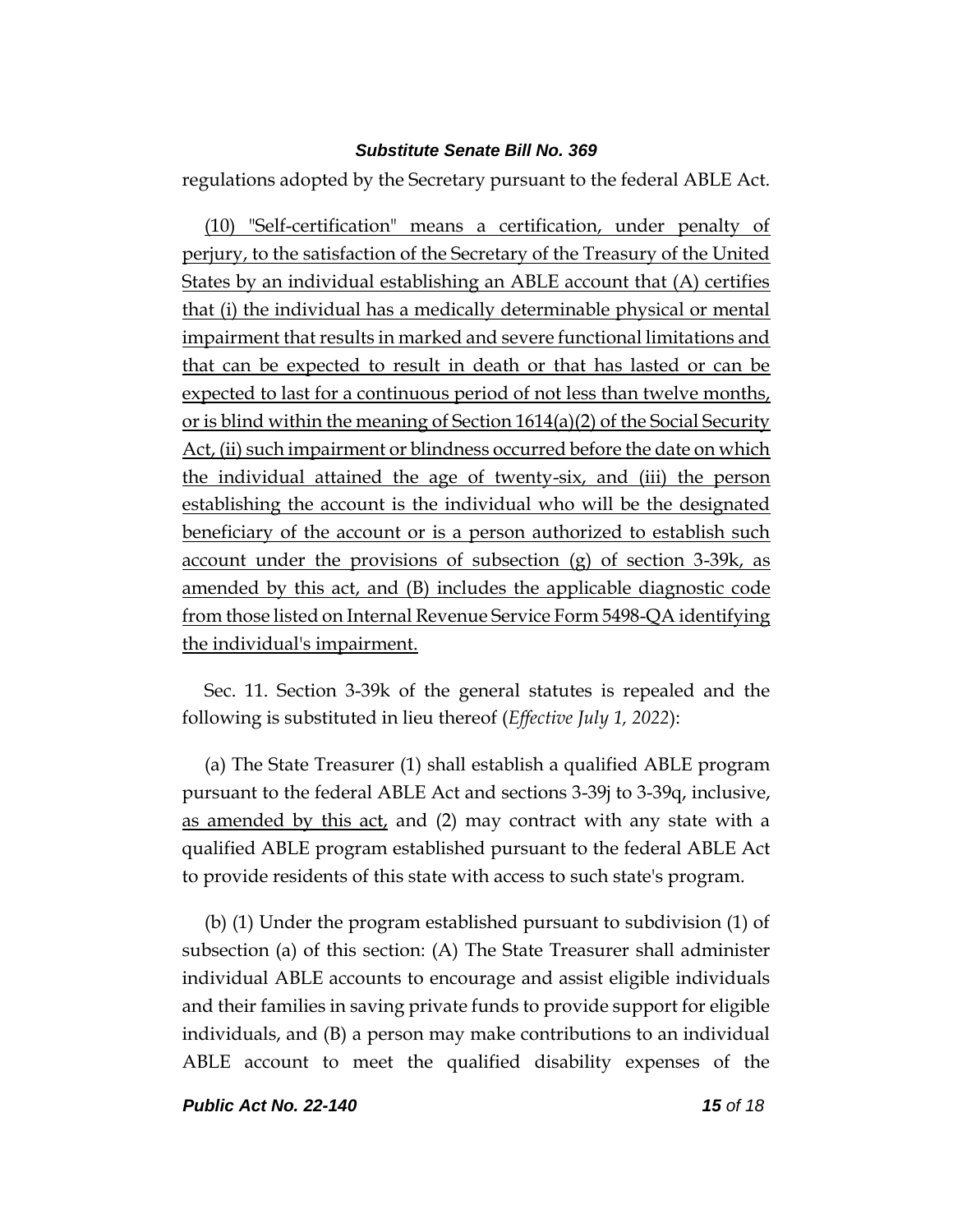designated beneficiary of the account.

(2) For the purposes of such program, there is established within the Office of the State Treasurer the Connecticut Achieving A Better Life Experience Trust. The trust shall constitute an instrumentality of the state and shall perform essential governmental functions, as provided in sections 3-39j to 3-39q, inclusive, as amended by this act. The trust shall receive and hold all payments and deposits intended for ABLE accounts as well as gifts, bequests, endowments or federal, state or local grants and any other funds from public or private sources and all earnings, until disbursed in accordance with sections 3-39j to 3-39q, inclusive, as amended by this act.

(c) (1) The amounts on deposit in the trust shall not constitute property of the state and the trust shall not be construed to be a department, institution or agency of the state. Amounts on deposit in the trust shall not be commingled with state funds and the state shall have no claim to or against, or interest in, such amounts, except as provided in subdivision (2) of this subsection. Any contract entered into by, or any obligation of, the trust shall not constitute a debt or obligation of the state and the state shall have no obligation to any designated beneficiary or any other person on account of the trust and all amounts obligated to be paid from the trust shall be limited to amounts available for such obligation on deposit in the trust. The amounts on deposit in the trust may only be disbursed in accordance with the provisions of sections 3-39j to 3-39q, inclusive, as amended by this act.

(2) The trust shall continue in existence as long as it holds any deposits or other funds or has any obligations and until its existence is terminated by law, and upon termination of the trust, any unclaimed assets of the trust shall return to the state. Property of the trust shall be governed by section 3-61a.

(d) The State Treasurer shall be responsible for the receipt,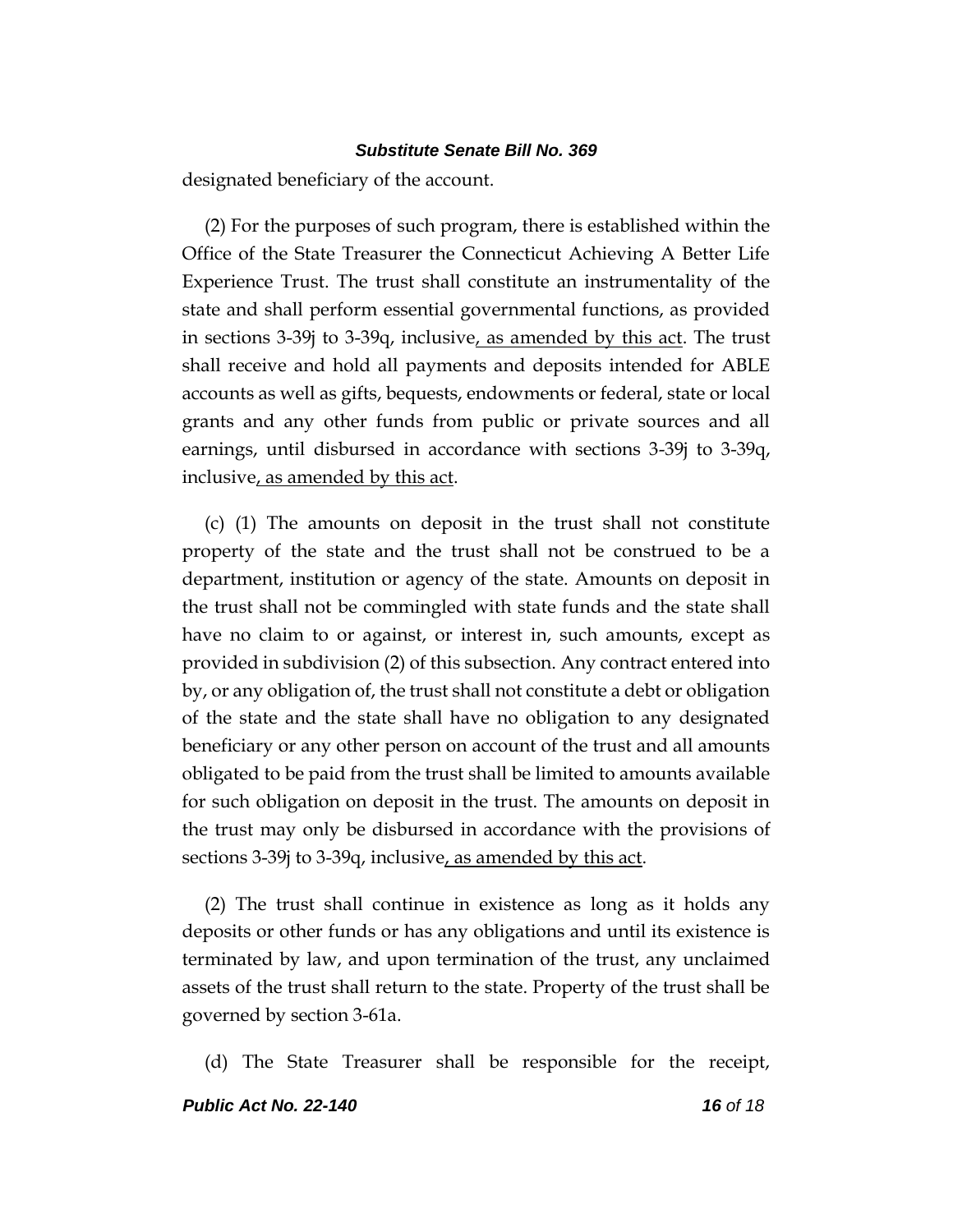maintenance, administration, investment and disbursements of amounts from the trust. The trust shall not receive deposits in any form other than cash. No depositor or designated beneficiary may direct the investment of any contributions or amounts held in the trust other than in the specific fund options provided for by the trust and shall not direct investments in such specific fund options more than two times in any calendar year. No interest, or portion of any interest, in the program shall be used as security for a loan.

(e) A person may make deposits to an ABLE account to meet the qualified disability expenses of the designated beneficiary of the account, provided the trust and deposits meet the other requirements of this section, the federal ABLE Act and any regulations adopted pursuant to the federal ABLE Act by the Secretary of the Treasury of the United States.

(f) On or before December 31, 2017, and annually thereafter, the State Treasurer shall submit (1) in accordance with the provisions of subsection (a) of section 3-37, a report to the Governor on the operations of the trust, including the receipts, disbursements, assets, investments and liabilities and administrative costs of the trust for the prior fiscal year, and (2) in accordance with the provisions of section 11-4a, a report on the trust and any contract entered into pursuant to subdivision (2) of subsection (a) of this section to the joint standing committees of the General Assembly having cognizance of matters relating to finance and public health, and shall make such report available to each depositor and designated beneficiary. The report required under subdivision (2) of this subsection shall include, but need not be limited to: (A) The number of ABLE accounts; (B) the total amount of contributions to such accounts; (C) the total amount and nature of distributions from such accounts; and (D) a description of issues relating to the abuse of such accounts, if any.

*Public Act No. 22-140 17 of 18* (g) An ABLE account may be established (1) by the eligible